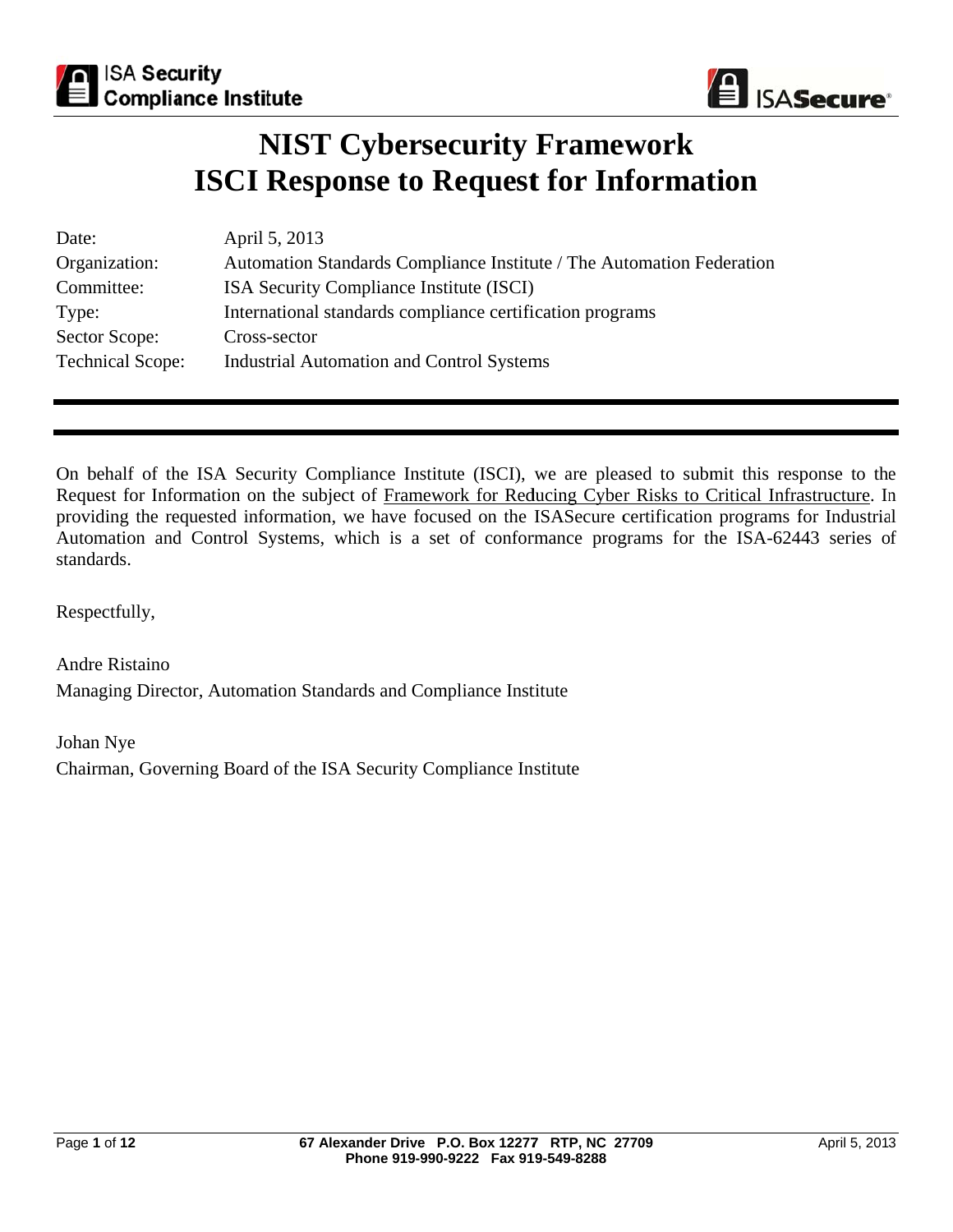

## **Table of Contents**

| 2.1<br>2.2<br>2.3<br>2.4<br>3.1<br>3.2<br>3.3 |  |
|-----------------------------------------------|--|

## **Useful Links**

ISASecure - http://www.isasecure.org/

ANSI/ISASecure – http://www.ansi.org/isasecure/

ISA 99 –  $\frac{http://isa99.isa.org/}{http://isa99.isa.org/}$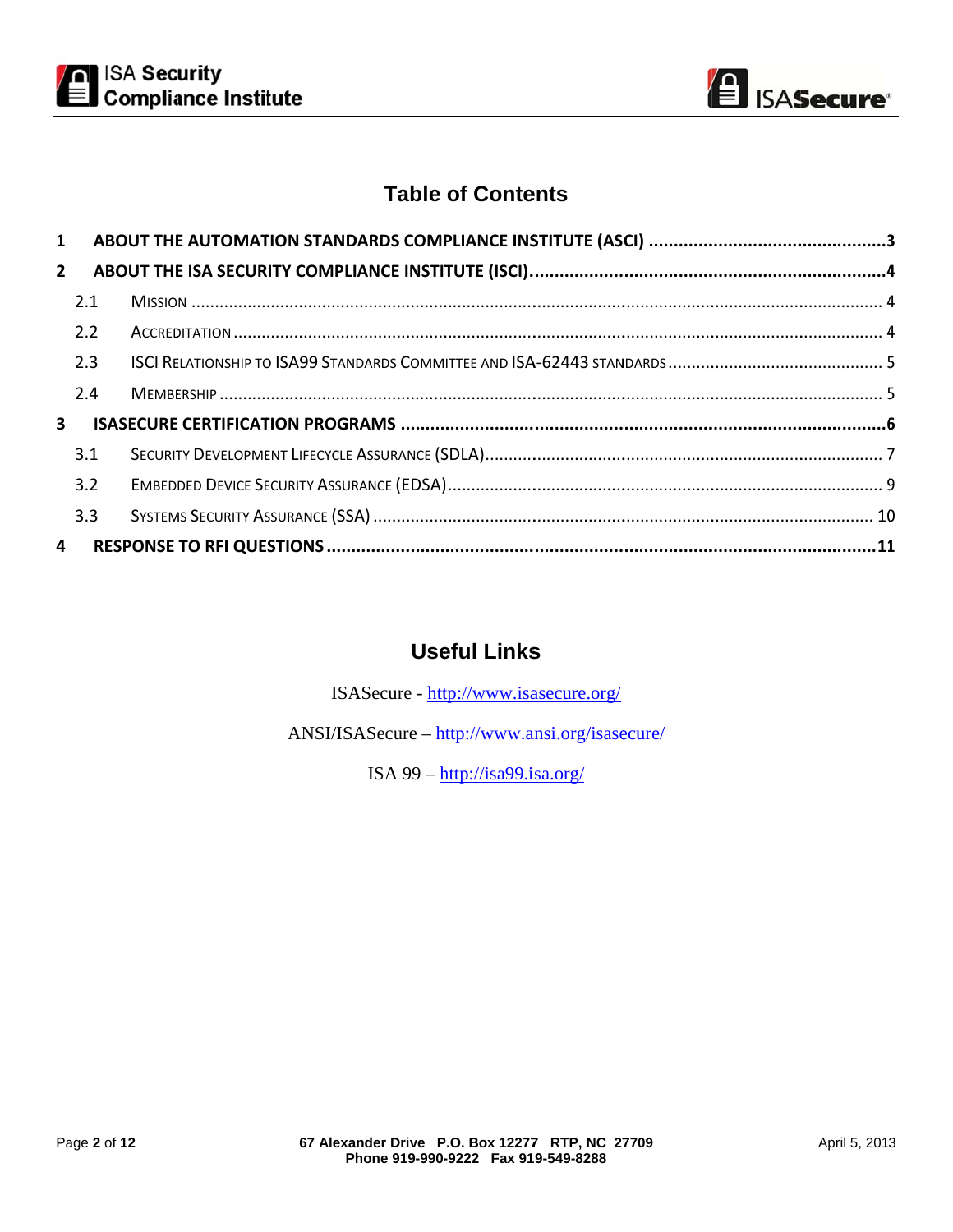

## **1 About the Automation Standards Compliance Institute (ASCI)**

f (SDO) that manages standards committees comprised of volunteer subject matter experts in the field of ISA is a professional engineering society and an ANSI accredited standards development organization industrial automation and process controls. During its 65 year history, ISA published over 144 industry standards, many of which have been adopted as international standards.

In 2006, ISA established the Automation Standards Compliance Institute (ASCI) as a separately incorporated non-profit organizational entity to support programs that assess automation-related standards compliance. The institute's charter addresses a wide range of standards compliance assessments including software or hardware products, implementation methods, solutions, companies and individuals. ASCI provides the organization and staff necessary to support on-going conformance operations; and ensures a level of independence between ISA's standards committee processes and the conformance certification programs.

and assess conformity of their standards. A feasibility study, market study, and legal assessment ASCI conformance certification programs provide a vital link between the standards ISA develops and the implementation of those standards. ASCI also offers a platform to partner with other organizations performed in 2005 and 2006 indicated that a standards conformity program was needed to provide a useful link between automation standards and the products, services, processes and systems that use them. The studies revealed that automation users are increasingly recognizing the value of adopting true industry standards and that the next step in this evolution was to ensure that the solutions selected in fact adhere to these standards. ASCI is chartered to educate users and help suppliers transform standards into real interoperable products.

r consultant. Within ASCI, groups called *Institutes* are formed to address specific interest areas for ASCI is governed by a Board of Directors comprised of ISA leaders, legal counsel, and an industry standards conformance. Each Institute operates as an industry consortium, establishing its own membership structure and governance policies based on stakeholder needs and industry requirements. Institute memberships are fair and open, and conformance certifications are available to Institute members and non-members. ASCI bylaws share the open constructs of ISA, while accounting for compliance organization requirements. ASCI Articles of Incorporation and Bylaws are available online at the following links:

#### Articles of Incorporation

Bylaws

ASCI currently operates two Institutes:

- ISA Security Compliance Institute (ISCI) www.isasecure.org
- ISA100 Wireless Compliance Institute (WCI) www.isa100wci.org

The ISA Security Compliance Institute is the organization responding to this RFI.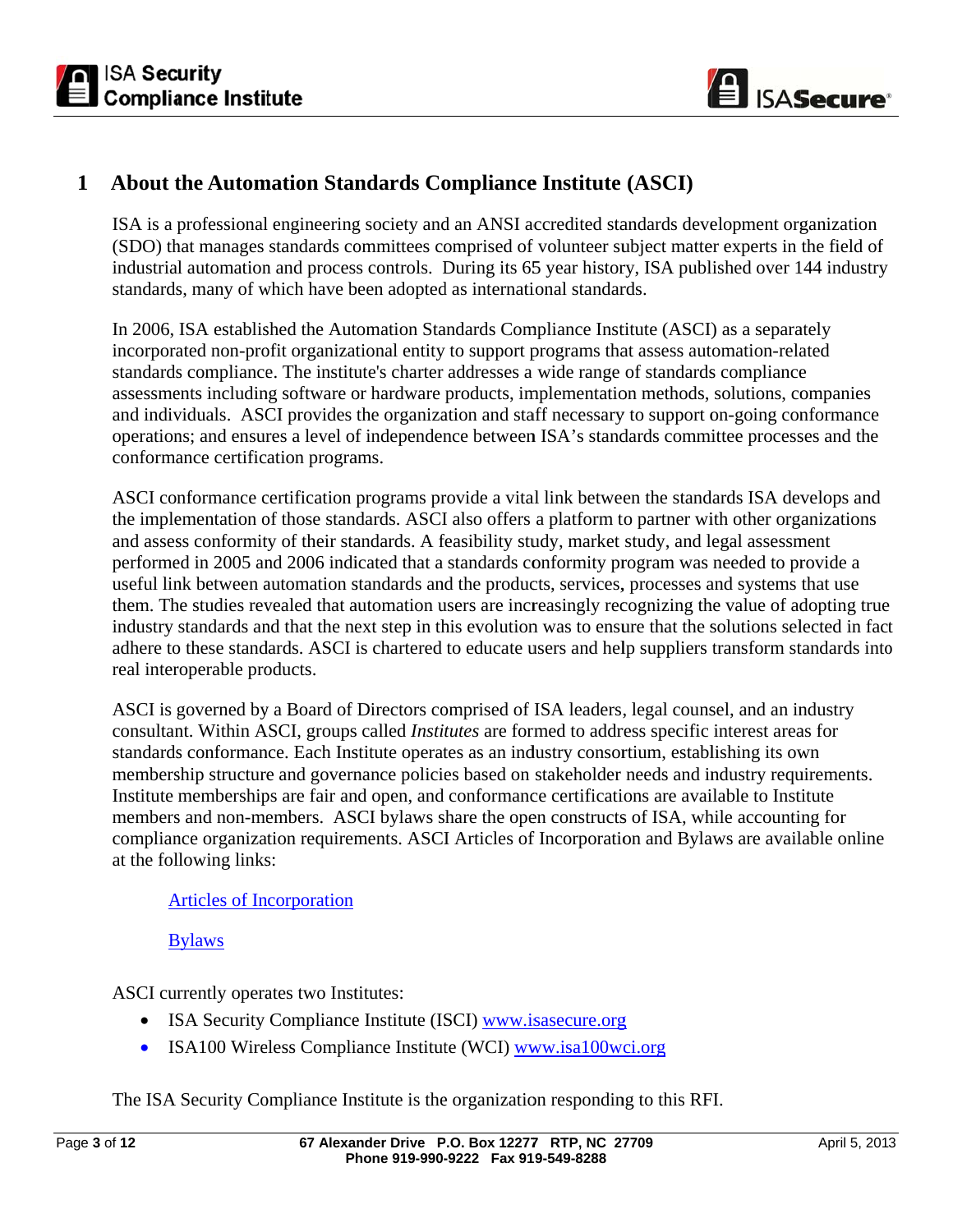

#### **2 About the ISA Security Compliance Institute (ISCI)**

The ISA Security Compliance Institute manages the ISASecure® program which recognizes and promotes cyber-secure products and practices for industrial automation suppliers and operational sites.

The ISAS ecure<sup>®</sup> designation is earned by industrial control suppliers for products that demonstrate adherence to ISCI cyber security specifications derived from open, consensus industry standards. ISASecure® certifications evaluate product/system cyber security characteristics , laboratory test products/systems and, assess supplier's adherence to cyber security lifecycle development best practices.

#### **2.1 Mission**

The organization's mission is to decrease the time, cost, and risk of developing, acquiring, and deploying control systems by establishing a collaborative industry-based program among asset owners, suppliers, and other stakeholders to:

- Facilitate the independent testing and certification of control system products to a defined set of control system security standards;
- Use existing control system security industry standards, where available, develop or facilitate development of interim standards where they don't already exist, and adopt new standards when they become available;
- Accelerate the development of industry standards that can be used to certify that control systems products meet a common set of security requirements.
- The standards, tests, and conformance processes for control systems products will allow the products to be securely integrated. The ultimate goal is to push the conformance testing into the product development life cycle so that the products are intrinsically secure.

#### **2.2 Accreditation**

Accreditation assures users of the competence and impartiality of the certification body (CB) being accredited. ISASecure<sup>®</sup> is an ISO/IEC Guide 65 conformance scheme. As such, all ISASecure<sup>®</sup> certification bodies (test labs) are independently accredited to ISASecure® requirements, ISO/IEC Guide 65 and ISO/IEC 17025 by an ISO/IEC 17011 accreditation body such as ANSI/ACLASS, the Japan Accreditation Bureau (JAB) and other country-specific ISO/IEC 17011 accreditation bodies. The link to the ANSI/ACLASS website for ISASecure® is www.ansi.org/isasecure.

Certification Commission (APAC). The purpose of the MRA is to establish a globally efficient ISO/IEC 17011 accreditation bodies participate in Multilateral Recognition Arrangements (MRA) via global forums such as the International Accreditation Forum (IAF) and Asia Pacific Accreditation and approach for ensuring that certificates of conformance issued by a lab in any global region are fully recognized by other participating regions. The MRA agreements reduce supplier conformance certification costs and, reduce barriers to trade and, support global scalability of the ISASecure® conformance scheme.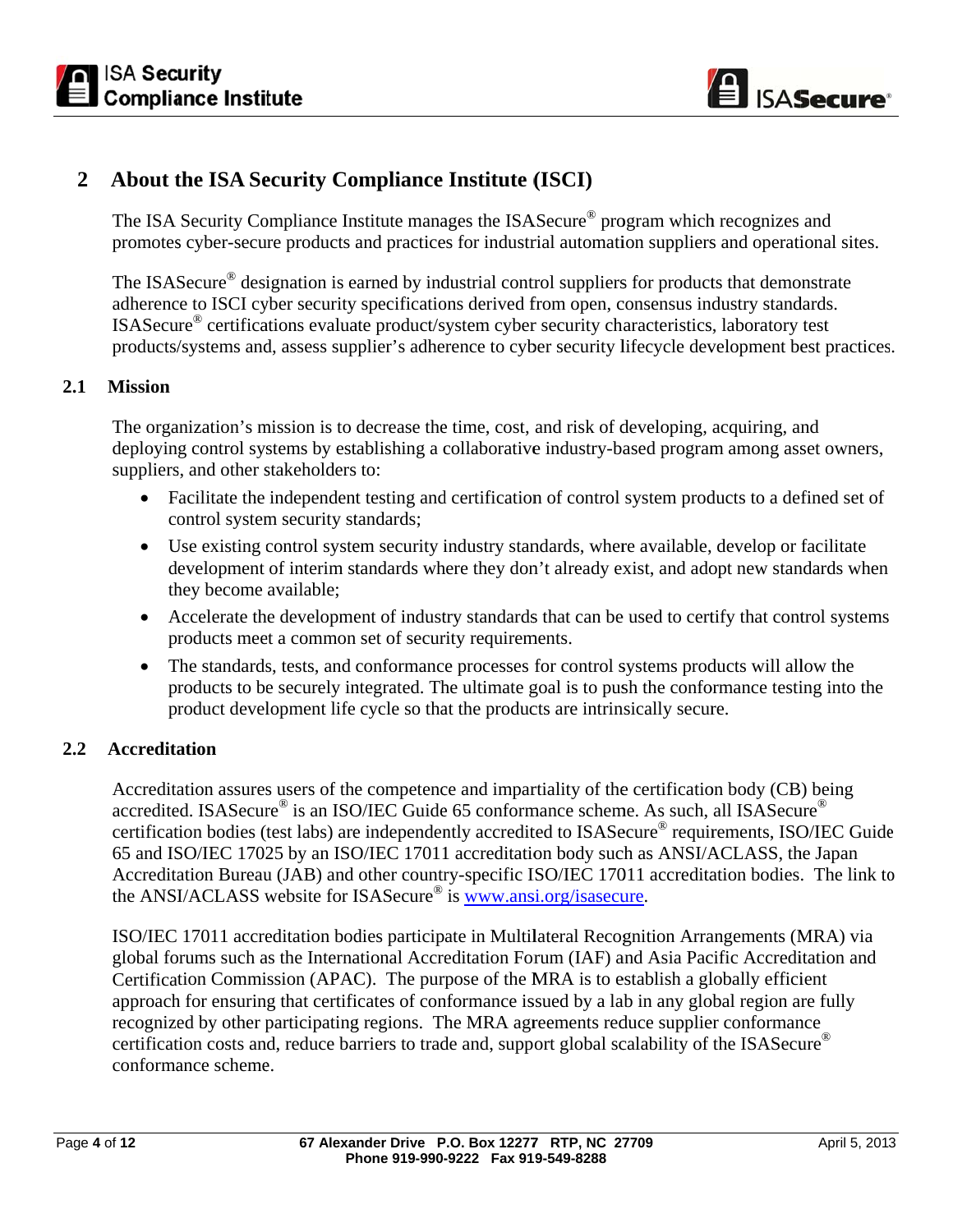

### **2.3 ISCI Relationship to ISA99 Standards Committee and ISA-62443 standards**

formal liaison position has been established on the ISCI Governing board to facilitate correspondence ISCI develops industrial automation control systems certifications which assess conformance to the ISA-62443 standards. To ensure that the ISASecure® certifications remain harmonized with the ISA-62443 standards, ISCI has committed to update ISASecure<sup>®</sup> certification specifications when the referenced standards are changed by the ISA-62443 committees during planned review/maintenance activities. A between the ISA99 standards committee and ISCI. The liaison role facilitates a formal feedback loop from implementers (ISCI stakeholder groups) of the standards to the standards committees drafting and maintaining the standards. Stakeholder groups include automation suppliers, asset owner/operators, system integrators, accredited test labs and, test tool suppliers.

Framework RFI submittal, section 5, for additional information. The ISA-62443 standards are developed by the ISA 99 committee, which maintains a formal liaison with IEC TC65/WG10 and ISO/IEC JTC1/SC27. ISA-62443 standards are simultaneously submitted to the ISA committee and international bodies for approval. Please refer to the ISA 99 Cybersecurity

ISCI conformance schemes also reference other relevant international standards, such as IEC 61508 and IEC 61511 for Safety Instrumented Systems, as appropriate to the particular certification program.

#### **2.4 Membership**

Membership is open to commercial organizations such as suppliers and owner/operators, trade associations and government organizations for a fee. The following membership categories were established to represent all stakeholder groups:

- Strategic membership voting members of the Governing Board and Technical Committee
- Technical membership voting members of the Technical Committee
- Association membership non-voting members of the Technical Committee
- Government membership non-voting members of the Technical Committee
- Informational membership non-participating organization desiring to stay current regarding ISCI affairs

Current ISCI members include the following organizations:

- Chevron
- exida
- ExxonMobil
- Honeywell
- Information-technology Promotion Agency, Japan (IPA)
- Invensys
- ISA99 Standards Committee Liaison
- RTP Corporation
- Siemens
- Yokogawa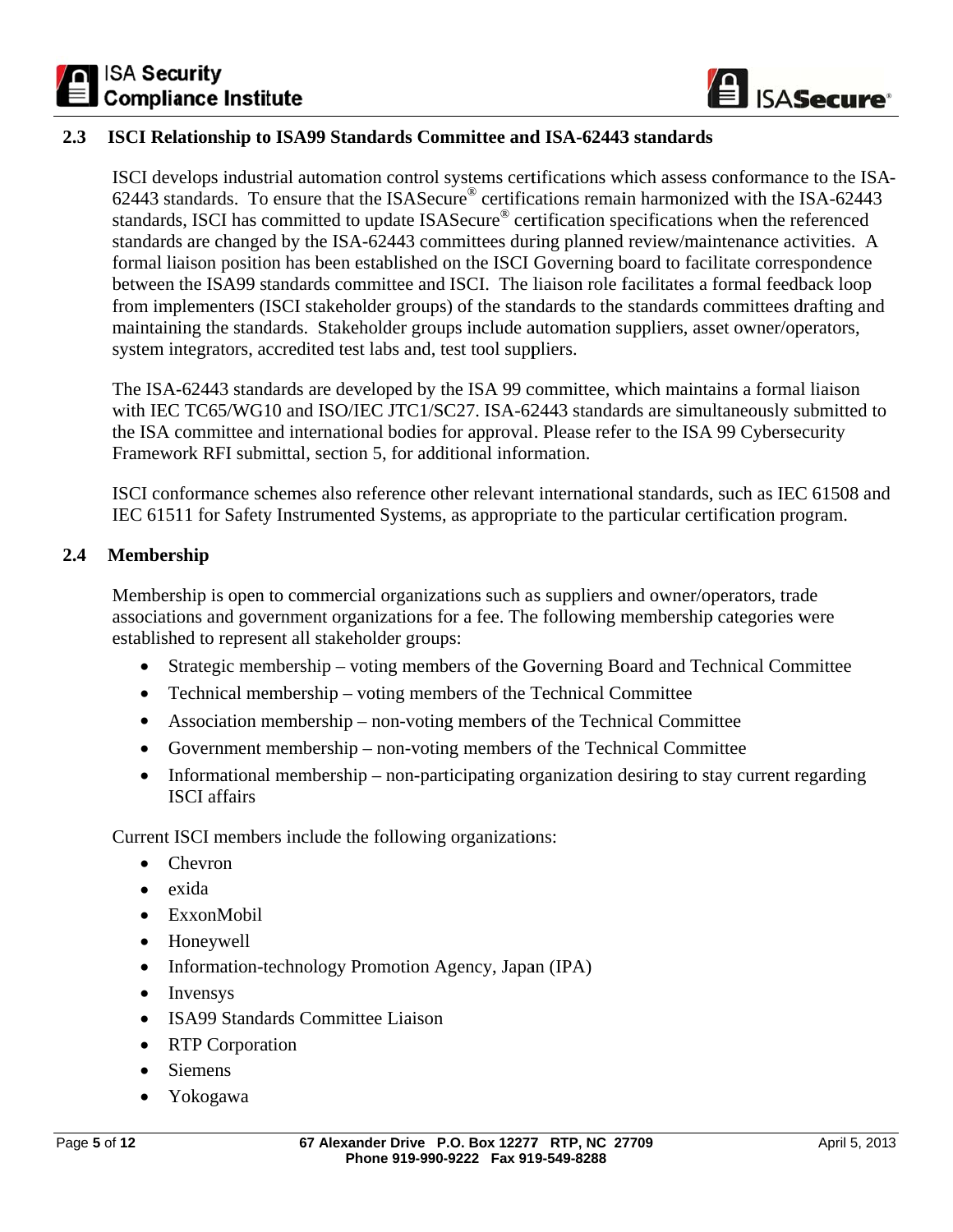

## **3 ISASecure Certification Programs**

One of the challenges in the Industrial Automation and Control System (IACS) marketplace is that many products are shipped with vulnerabilities that with the proper design, development and test processes in place, could be prevented. Because many IA CS products ship with vulnerabilities, it is difficult for asset owners to secure them.

ISASecure® addresses this challenge by establishing accredited product certification programs that verify that the supplier has followed a Security Development Lifecycle, and that the product is shipped without known vulnerabilities.

The ISAS ecure<sup>®</sup> program facilitates the reduction of an asset owners' risk by certifying suppliers' products to a specific Security Level. Asset Owners are then able to specify, through their procurement process, the Security Level that is needed for their application, based on a risk assessment process. In addition, ISASecure<sup>®</sup> certification reports ensure that mitigations and processes necessary to be addressed by the asset owner areclearly identified in user documentation.

The ISASecure® program also addresses risk for the supplier's organization by certifying their products do not include known vulnerabilities and inc orporating a security development lifecycle that includes the response to the discovery of new vulnerabilities after the initial certification is complete.



Figure 1 – Relationship between ISA99 Standards and ISASecure® Certification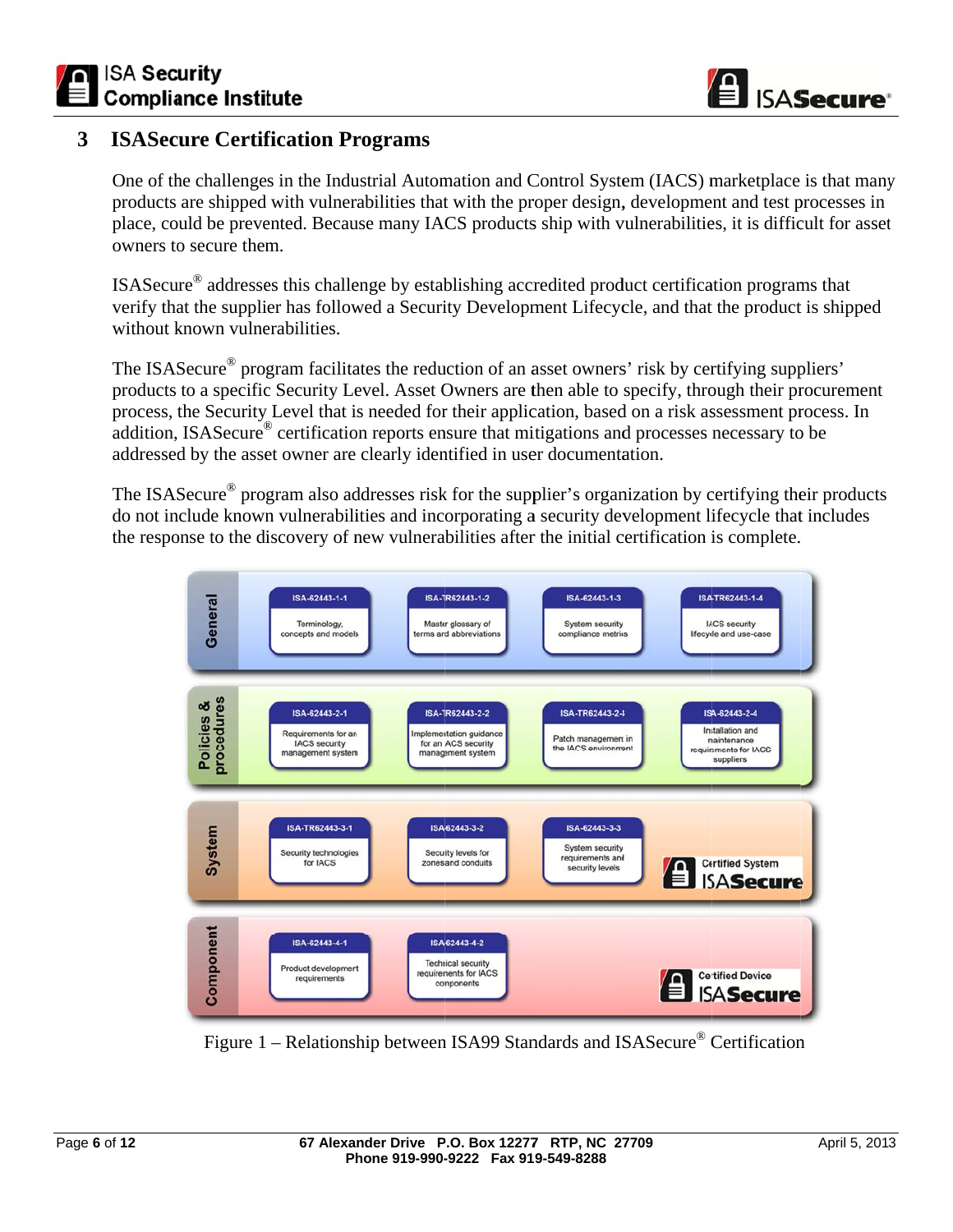

LEVEL<sub>3</sub>



Figure 2 – Elements of an ISAS ecure Certification Program

### **3.1 Security Development Lifecycle Assurance (SDLA)**

ISASecure<sup>®</sup> SDLA is a certification program to assess the supplier's product development process to determine if it incorporates a Security Development Lifecycle. The ISASecure® SDLA certification program is currently under development and is expected to be released in the second half of 2013.

and across the organization and has been successful in many companies at reducing the susceptibility of The Security Development Lifecycle (SDL) is intended to reduce the susceptibility of software products to cyber vulnerabilities by providing a framework for training, process, and tools resulting in security value to customers. The SDL is tasked with institutionalizing cyber-security within the culture of R&D products to security vulnerabilities. The SDL seeks to infuse security into all phases of the product lifecycle starting with requirements and proceeding through the end of life for a product. It brings security into the early stages of design and development and ensures that implementation and validation follow the best practice guidelines for creating secure code running in the suite of Industrial Control System applications and products. It is important to note that SDL is a continuous improvement process as the security landscape is ever evolving.

 following phases to ensure that each show demonstrable compliance to the SDLA specification. ISCI seeks to certify vendors with development organizations that follow an auditable and well managed SDL process by awarding the ISASecure<sup>®</sup> logo for SDLA. The certification process looks at each of the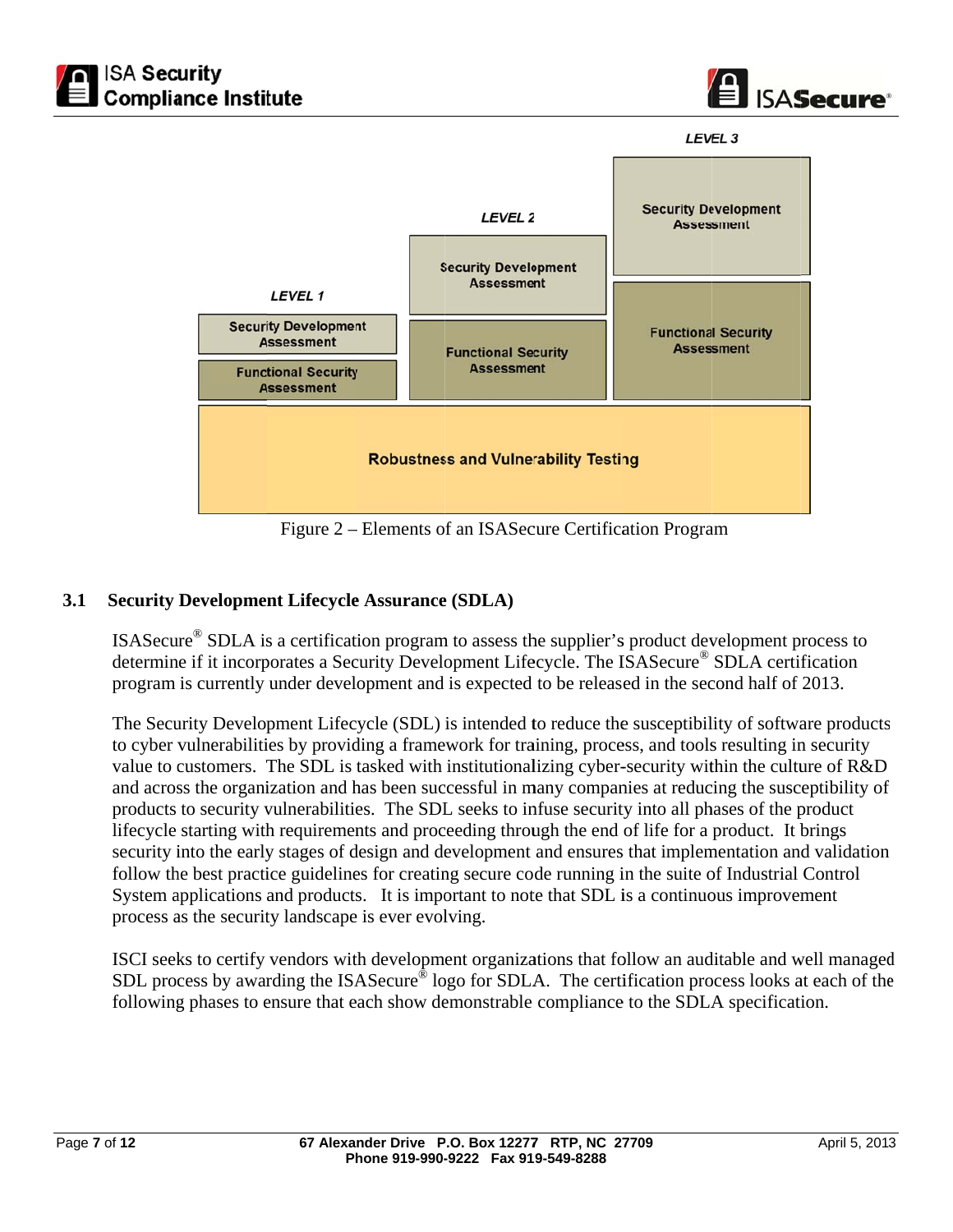

#### SDLA Phases:

- 1. Security Management Process This is the versioned process for planning and managing the security development activities.
- 2. Security Requirements Specification Customer driven security requirements must be documented along with security features and mitigations to potential threats that drive the need for these features.
- 3. Security Architecture Design The SAD encompasses the high level design and ensures that security is included in the design
- 4. Security Risk Assessment (Threat Model) Threat Modeling is the fundamental concept in SDL that determines which components can affect security and which components need threat analysis, security code reviews and security testing.
- 5. Detailed Software Design DSD goes to the module level and ensures that each follow security design best practices.
- 6. Document Security Guidelines Updated periodically, secure coding guidelines must be accessible to all developers and be instrumental in guiding the security code reviews for enforcement.
- 7. Module Implementation  $&$  Verification The implementation must follow the secure coding guidelines and thorough security code reviews, static code analysis and module testing ensure that the modules are implemented as securely as possible.
- 8. Security Integration Testing Once to the integration phase, the modules are subjected to fuzz testing for interfaces and parsers and also subjected to penetration testing where appropriate.
- 9. Security Process Verification An independent assessment is made to ensure the process has been followed as specified.
- 10. Security Response Planning It is imperative that a process be put in place so that a development organization can respond quickly to security issues found in the field.
- 11. Security Validation Testing Verification must follow from the threat model that each threat is correctly and efficiently mitigated and that all security requirements have been satisfied.
- 12. Security Response Execution This takes into consideration documented preventative and corrective actions to security problems in the field. As well, an organization must have a process to validate security patches from other vendors that are used within its products (e.g. COTS OS)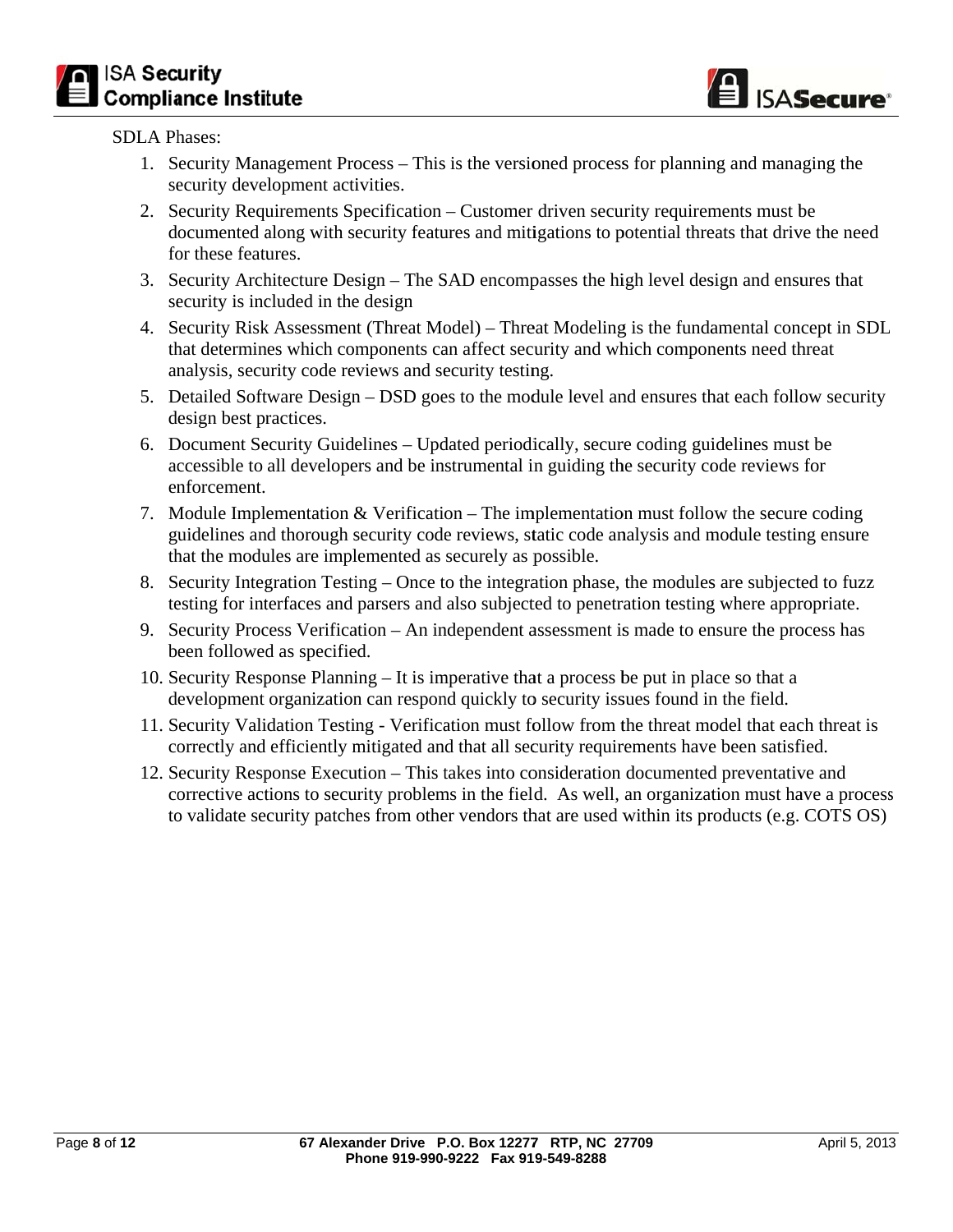

### **3.2 Embedded Device Security Assurance (EDSA)**

ISASecure® EDSA is a certification program for embedded devices, which are special purpose devices running embedded software designed to directly monitor, control or actuate an industrial process. The ISASecure® EDSA certification program is currently available and several suppliers' devices have been certified to ISASecure<sup>®</sup> Security Level 1 or 2.

ISASecure® certification of embedded devices has three elements:

- 1. Communication robustness testing (CRT)
- 2. Functional Security Assessment (FSA)
- 3. Software Development Security Assessment (SDSA)

CRT examines the capability of the device to adequately maintain essential services while being subjected to normal and erroneous network protocol traffic at normal to extremely high traffic rates (flood conditions). These tests include specific tests for susceptibility to known network attacks.

FSA examines the security capabilities of the device, while recognizing that in some cases security functionality may be allocated to other components of the device's overall system environment.

Finally, SDSA examines the process under which the device was developed.

The program offers three certification levels for a device, offering increasing levels of device security assurance. These certifications are called ISASecure® EDSA Level 1, ISASecure ® EDSA Level 2, and ISASecure® EDSA Level 3.



Figure 3 – EDSA Certification Program Elements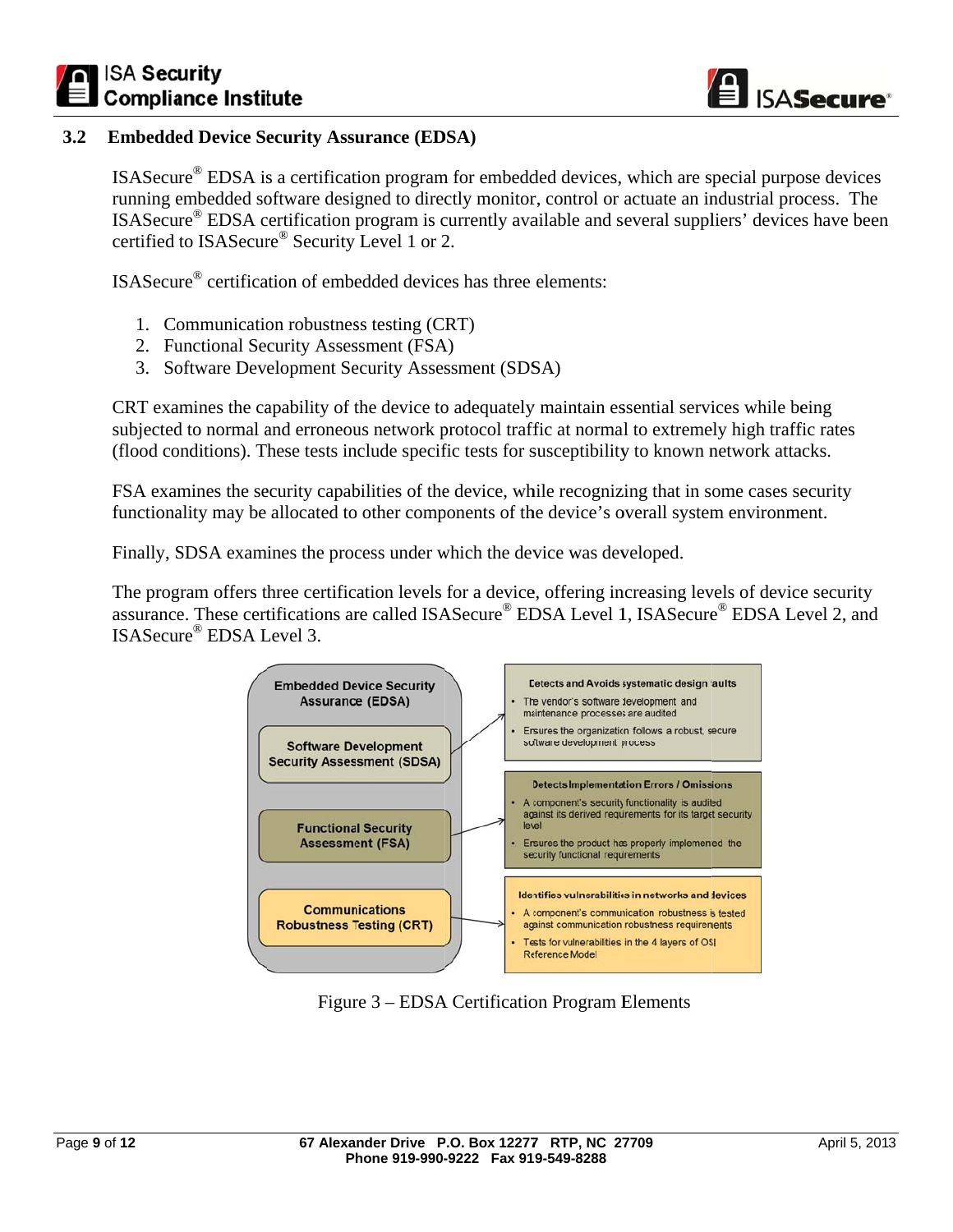

#### **3.3 Systems Security Assurance (SSA)**

The ISASecure® SSA is a certification program for Industrial Automation and Control Systems. The certification is to test and assess for compliance to the ISA-62443 standards. The primary focus of the SSA program is compliance to ISA-62443-3-3. The ISAS ecure<sup>®</sup> SSA certification program is currently under development and is expected to be released in the middle of 2013.

There are three elements to the ISASecure® SSA certification program

- 1. System Robustness Testing (SRT)
- 2. Functional Security Assessment (FSA)
- 3. Security Development Assessment (SDA)

The malicious network traffic will consist of malformed network packets as defined in the ISASecure<sup>®</sup> Communications Robustness Test specification as well has abnormally high traffic rates of all forms of SRT contains two elements. The first element of SRT is a scan of the system for known vulnerabilities. This scanning is done using commercial tools such as Nessus. The second element of SRT is to subject the devices in the system as well as the overall system to different forms of malicious network traffic. traffic. The system is expected to maintain essential functionality while being subjected to the SRT.

The FSA examines the security capabilities of the system and compliance to the ISA-62443-3-3 standard. The 62443-3-3 standard defines security controls and an associated security level for an implementation in a specific security zone as defined in ISA-62443-3-2. A security level is assessed for each zone in the system being assessed.

Finally, the SDA examines the process artifacts from the development process used in designing/creating the system. These artifacts are produced as the result of the development organization following the processes outlined in ISA-62443-4-1.

The program offers four certification levels for a zone of a system, offering increasing levels of system security assurance. The four levels are based on the Security Levels defined in ISA-62443-3-3.



![](_page_9_Figure_13.jpeg)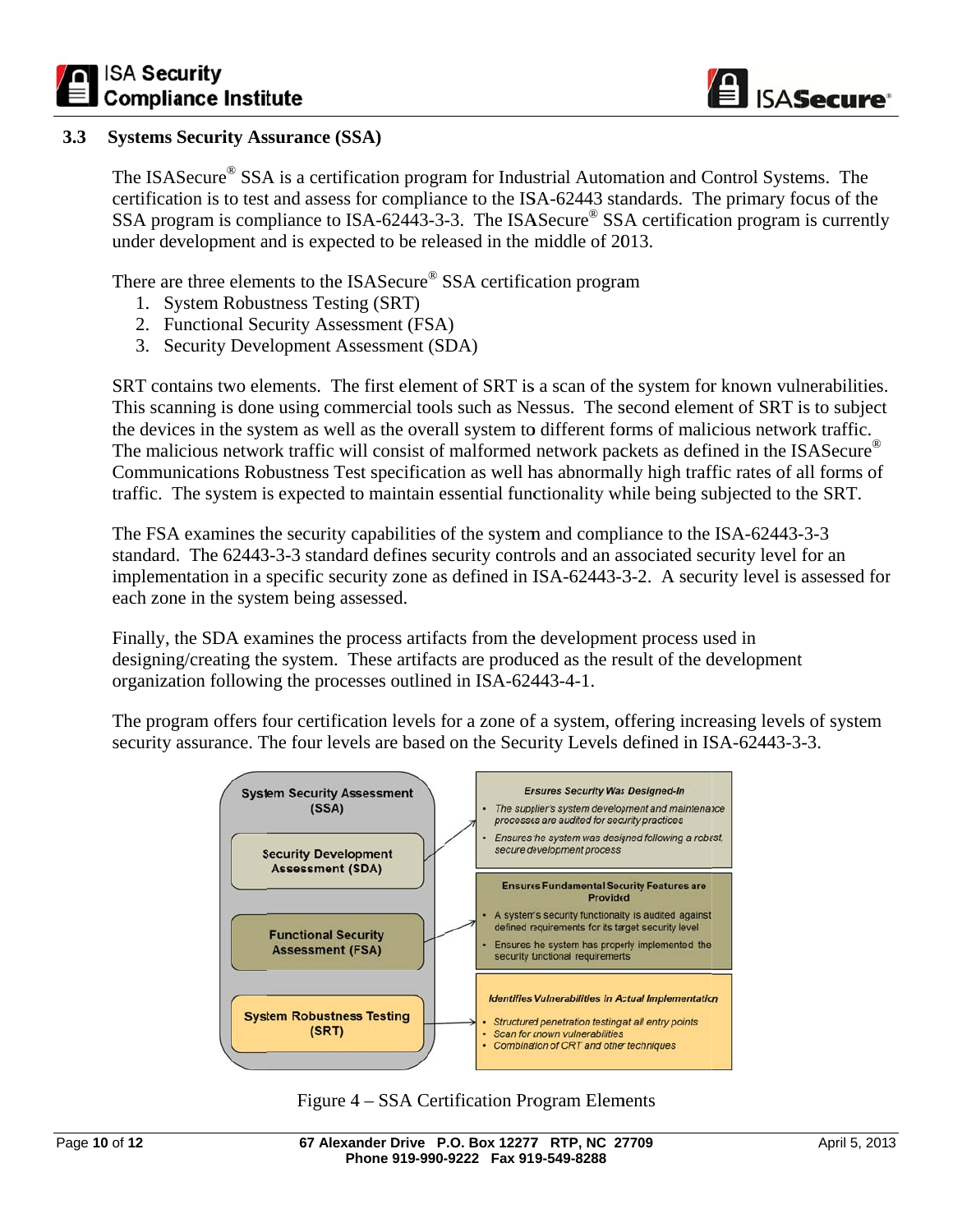![](_page_10_Picture_0.jpeg)

![](_page_10_Picture_1.jpeg)

![](_page_10_Figure_2.jpeg)

Figure 5 – Example of an Industrial Control System

## **4 Response to RFI Questions**

ISASecure® certification programs are conformance schemes based on the ISA-62443 series of crosssector industry standards for the Security of Industrial Automation and Control Systems. The ISA-62443 standards are developed by the ISA 99 committee. Please refer to the *ISA 99 Response to the NIST Cybersecurity Framework RFI* for comprehensive replies to the RFI questions. Please see below for responses to the Cybersecurity Framework RFI questions that are particularly relevant to the ISASecure® certification program.

**4.1.1 What standards, guidelines, best practices, and tools are organizations using to understand, measure, and manage**  risk at the management, operational, and technical levels?

ISASecure certification programs are accredited as an ISO/IEC Guide 65 conformance scheme and ISO/IEC 17025 lab operations by ANSI/ACLASS.

ISASecure certification programs reference the ISA-62443 series of Industrial Automation and Control Systems security standards as the primary source for compliance requirements. For industrial safety systems, the ISASecure program references the IEC 61511 and IEC 61508 industry standards.

A full list of the industry standards referenced by ISASecure can be found at www.ISASecure.org.